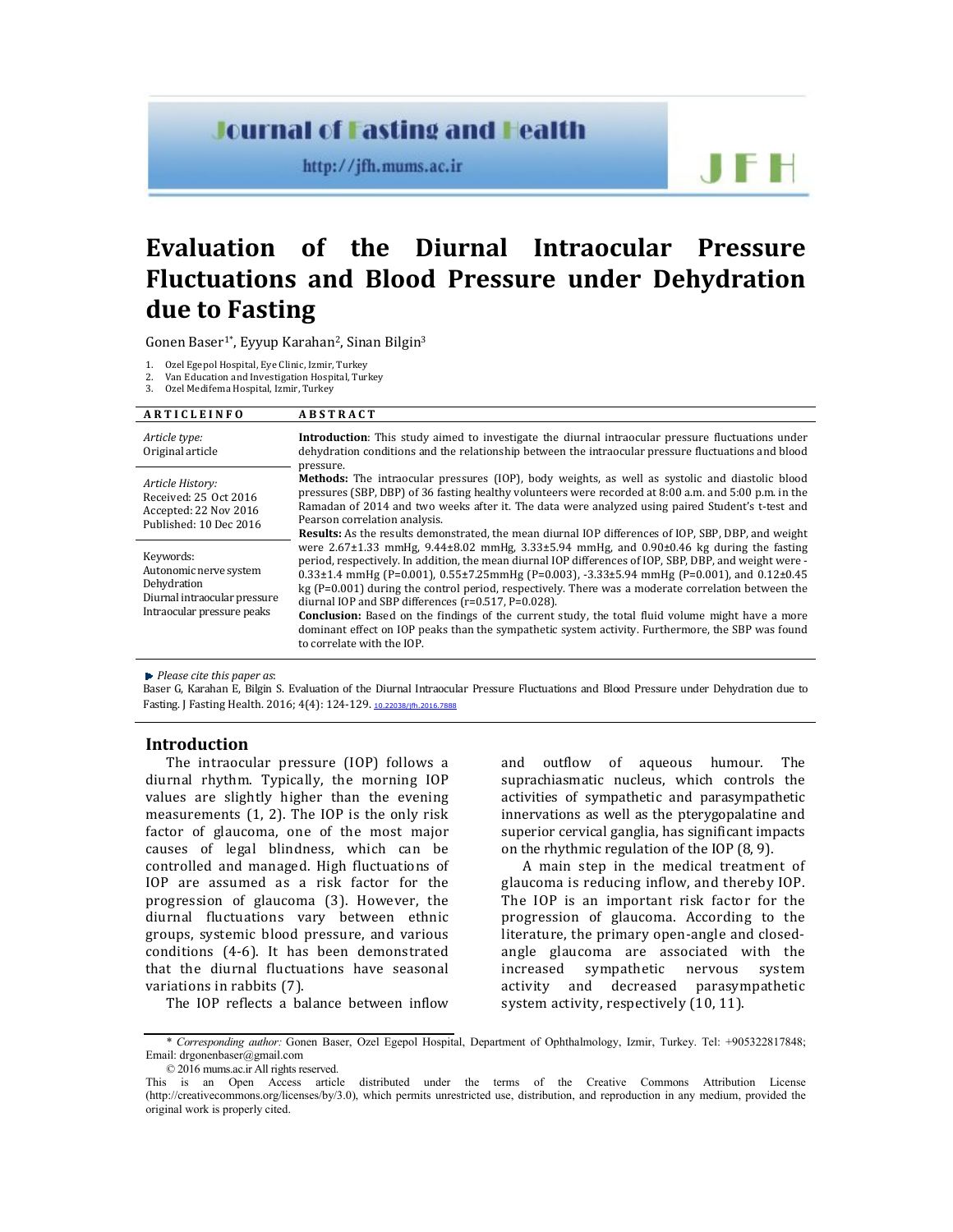Water loading is one of the factors, which increases IOP and alters other ocular parameters in the eye (12, 13). Water drinking significantly and rapidly raises sympathetic activity. Indeed, it elevates the plasma norepinephrine level as much as such classic sympathetic stimuli as caffeine and nicotine (14). After drinking water or any hypotonic fluid, water is absorbed into the blood and body tissues, including the eye. This is associated with a consequent increase of episcleral venous pressure and IOP (15-17).

Fasting results in various physiological alterations in the human body, which could be summarized as reduction of insulin secretion, elevation of glucagon, and activation of the sympathetic system, which leads to the increase of secretion of fatty acids as well as serum cortisol and norepinephrine levels. Increased blood levels of these hormones may result in the augmentation of renal hyperperfusion and systemic blood pressure (18-20).

Since water loading increases IOP, a decrease in IOP can be expected during water loss. However, the mechanisms of these processes have remained unclear. With this background in mind, we aimed to investigate the factors that influence the diurnal IOP measurements under dehydration conditions due to fasting. In our previous study, we concluded that the total fluid volume has an important effect on the IOP fluctuations (21). The present study aimed to investigate the relationship between the blood pressure and intraocular pressure fluctuations.

#### **Material and methods**

For the purpose of data collection, 36 eyes of 36 healthy voluntary participants were included in the study. The measurements were taken on a random day in the second decade of the 2014 Ramadan (July 2014-August 2014) at 8.30 a.m. and 5.00 p.m. as well as two weeks after this month. After obtaining the participants' informed consent, they underwent complete ophthalmologic and refractive examinations with IOP measurements.

Subsequently, the weight, systolic blood pressure (SBP), and diastolic blood pressure (DBP) of the participants were measured. The exclusion criteria were as follows: 1) diabetes, 2) hypertension, 3) any metabolic disease, 4)

any ocular disease such as cataract, glaucoma, undergoing intraocular surgery or congenital disorder, 5) refractive errors  $> \pm 1.00$  diopter, 6) age of  $\lt 20$  and  $> 45$  years, and 7) smoking.

In 2014, the fasting month occurred between July and August in the summer. That year, the fasting act lasted for approximately 17 h under a mean temperature of  $33^{\circ}$ C in the shadow. In Islamic fasting, people wake up before dawn and prepare themselves for the fasting day ahead. They eat a full meal and especially drink large amount of water before dawn to endure the long fasting period on a summer day.

The IOPs were measured with a Goldmann applanation tonometer (GAT), which is considered the most accurate clinical method for measuring the IOP. This method indirectly measures the IOP by gauging how much force it takes to flatten the cornea over a fixed surface area. The systemic blood pressure was measured using a manual sphyngomanometer. The cuff was placed midway between the shoulder and elbow with a gap of 2-3 cm above the elbow. The brachial pulse was palpated with the first two fingers, and the cuff was placed so that the arrow of the arterial indicator was directly over the brachial artery. The cuff was located at the same height as the heart.

The chest piece of the stethoscope was placed firmly and directly over the brachial artery underneath the cuff. The cuff was inflated until no pulse was heard. The air valve was turned counter-clockwise to release the air at a rate of 2-3 mmHg per second. The systolic and diastolic pressures were noted on the gauge reading with the first and the last audible pulses, respectively. To determine the fluid loss during the fasting and control periods, the body weight was measured using an analogue platform scale.

This prospective study, which was approved by the Ethical Committee of Sifa University, adhered to the tenets of the Declaration of Helsinki.

#### *Statistical Analysis*

The data were checked for normality of distribution using graphical analytical techniques (e.g., histograms and probability plots) and analytical methods (e.g., Kolmogorov-Smirnov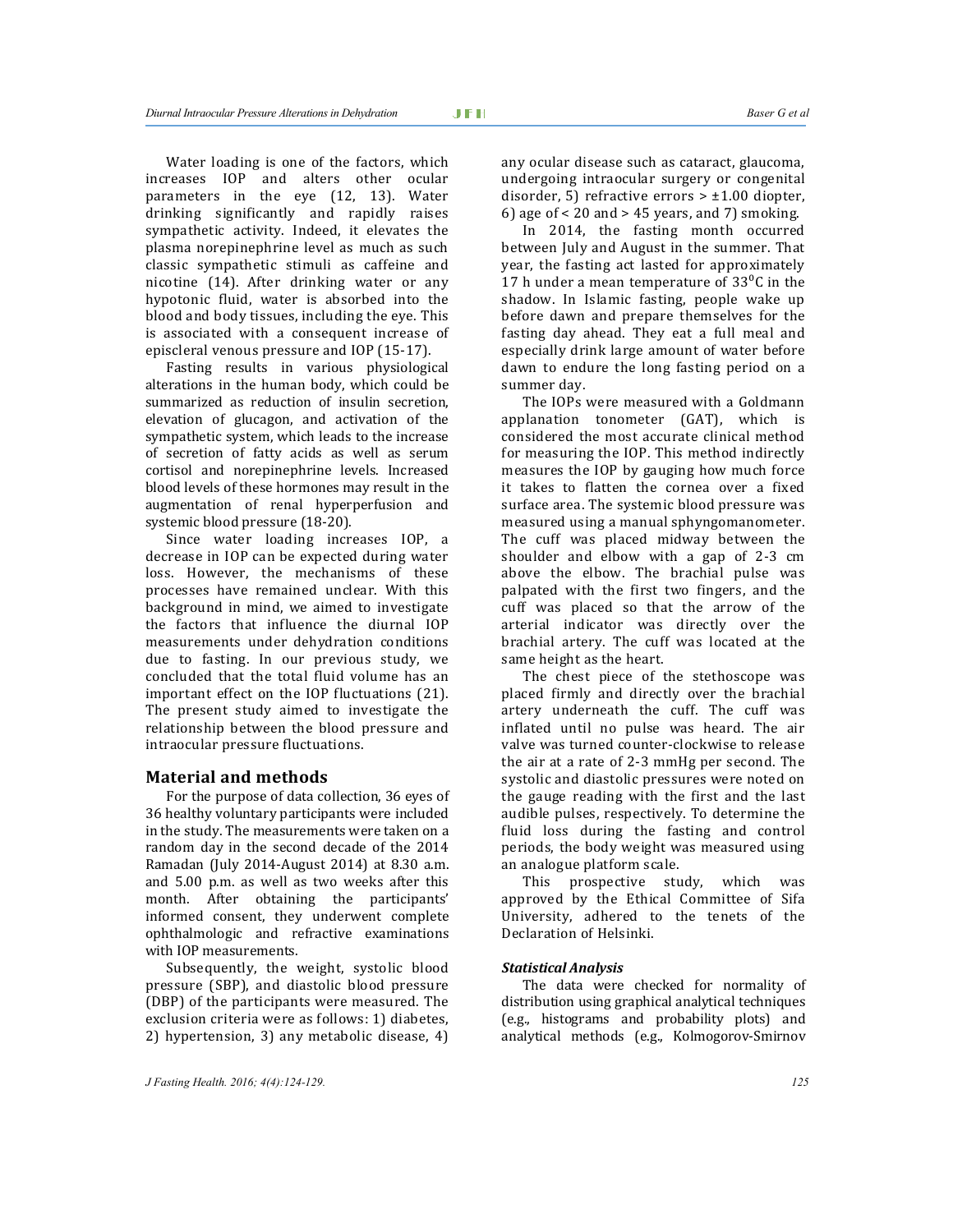and Shapiro-Wilk tests). The descriptive analysis of the normally distributed data (i.e., SBP, DBP, IOP, and weight measurements [WM]) was presented as mean and standard deviation. Paired Student's t-test was used to compare the morning and evening measurements of the SBP, DBP, WM, and IOP during the control and fasting periods. Additionally, the relationship between the variables was investigated using Pearson product-moment correlation. The data were analyzed through SPSS version 15.0 (SPSS Science, Chicago, IL, USA).

#### **Results**

According to the results of the study, the mean age of the participants was 31.1±5.7 years (age range: 21-43 years). Furthermore, 25 of the subjects (69.44%) were male and 11 (30.55%) were female. The differences between the morning and evening measurements of the fasting and control periods are illustrated in Table 1.

Table 2 displays the IOP, SBP, DBP, and weight of the patients during the fasting and control periods.

According to the results of the study, the mean diurnal IOP differences (IOP in the morning and evening) were  $2.67\pm1.33$  mmHg and  $-0.33\pm1.4$ mmHg during the fasting and control periods, respectively (P=0.001). In addition, the mean SBP differences (SBP in the morning and evening) were 9.44±8.02 mmHg and 0.55±7.25 mmHg during the two periods, respectively (P=0.003). The mean diurnal DBP differences (DBP in the morning and evening) were 3.33±5.94 mmHg and -3.33±5.94 mmHg during the fasting and non- fasting periods, respectively (P=0.001). Furthermore, the mean diurnal weight differences (weight in the morning and evening) were 0.90±0.46 kg and -0.12±0.45 kg during these two periods (P=0.001).

As the results demonstrated, there was a moderate correlation between the diurnal IOP and SBP differences (r=0.517, P=0.028). However, no significant correlation was observed between the diurnal IOP and DBP differences  $(r= -0.361, P=0.141)$ . Likewise, there was no correlation between the differences of the diurnal IOP and weight ( $r=0.095$ ,  $P=0.707$ ).

#### **Discussion**

The findings of the present study contributed to the hypothesis that the total fluid volume has a significant impact on IOP fluctuations. In the current study, there was a significant difference in the IOP and diurnal weight measurements of the participants between the fasting and control periods. In the non-fasting control period, we observed even a slight increase of the body weight in the evening measurements.

Although there was no correlation between the body weight and IOP differences, the observed difference in the body weight can be partly due to the total fluid loss of the body during the fasting period, because the differences of the weight loss were significant during the fasting period. However, the

**Table 1.** The differences between the morning and evening measurements of the fasting and control periods

|            | Fasting period<br>Morning/Evening | P-value  | Control period<br>Morning/Evening | P-value  |
|------------|-----------------------------------|----------|-----------------------------------|----------|
| IOP        | 17.00±2.19/14.33±2.47             | $0.001*$ | 16.5±2.01/16.88±1.87              | 0.357    |
| <b>SBP</b> | $111.4\pm8.5/107.2\pm7.5$         | 0.115    | $118.3 \pm 7.8/117.7 \pm 8.1$     | 0.288    |
| DBP        | 69.4±9.9/66.1±9.2                 | 0.256    | 73.9±7.8/77.2±5.7                 | $0.012*$ |
| BW         | 74.7±7.4/73.8±7.2                 | $0.02*$  | 75.1±7.1/75.2±7.2                 | 0.556    |

IOP: Intraocular pressure, SBP: Systolic blood pressure, DBP: Diastolic blood pressure \*Statistically significant

|  |  | Table 2. Mean IOP, blood pressure, and weight measurements between the fasting and control periods |
|--|--|----------------------------------------------------------------------------------------------------|
|--|--|----------------------------------------------------------------------------------------------------|

|                                 | Fasting period   | Control period   | P-value  |
|---------------------------------|------------------|------------------|----------|
| Mean IOP in the morning (mmHg)  | $17.00 \pm 2.19$ | $16.5 \pm 2.01$  | 0.163    |
| Mean IOP in the evening (mmHg)  | $14.33 \pm 2.47$ | $16.88 \pm 1.87$ | $0.001*$ |
| Mean SBP in the morning (mmHg)  | $111.4 \pm 8.5$  | $118.3 \pm 7.8$  | 0.110    |
| Mean SBP in the evening (mmHg)  | $107.2 \pm 7.5$  | $117.7 \pm 8.1$  | $0.001*$ |
| Mean DBP in the morning (mmHg)  | $69.4 \pm 9.9$   | $73.9 \pm 7.8$   | 0.072    |
| Mean DBP in the evening (mmHg)  | $66.1 \pm 9.2$   | $77.2 \pm 5.7$   | $0.001*$ |
| Mean weight in the morning (kg) | $74.7 \pm 7.4$   | $75.1 \pm 7.1$   | 0.279    |
| Mean weight in the evening (kg) | $73.8 \pm 7.2$   | $75.2 \pm 7.2$   | $0.002*$ |

IOP: Intraocular pressure, SBP: Systolic blood pressure, DBP: Diastolic blood pressure \*Statistically significant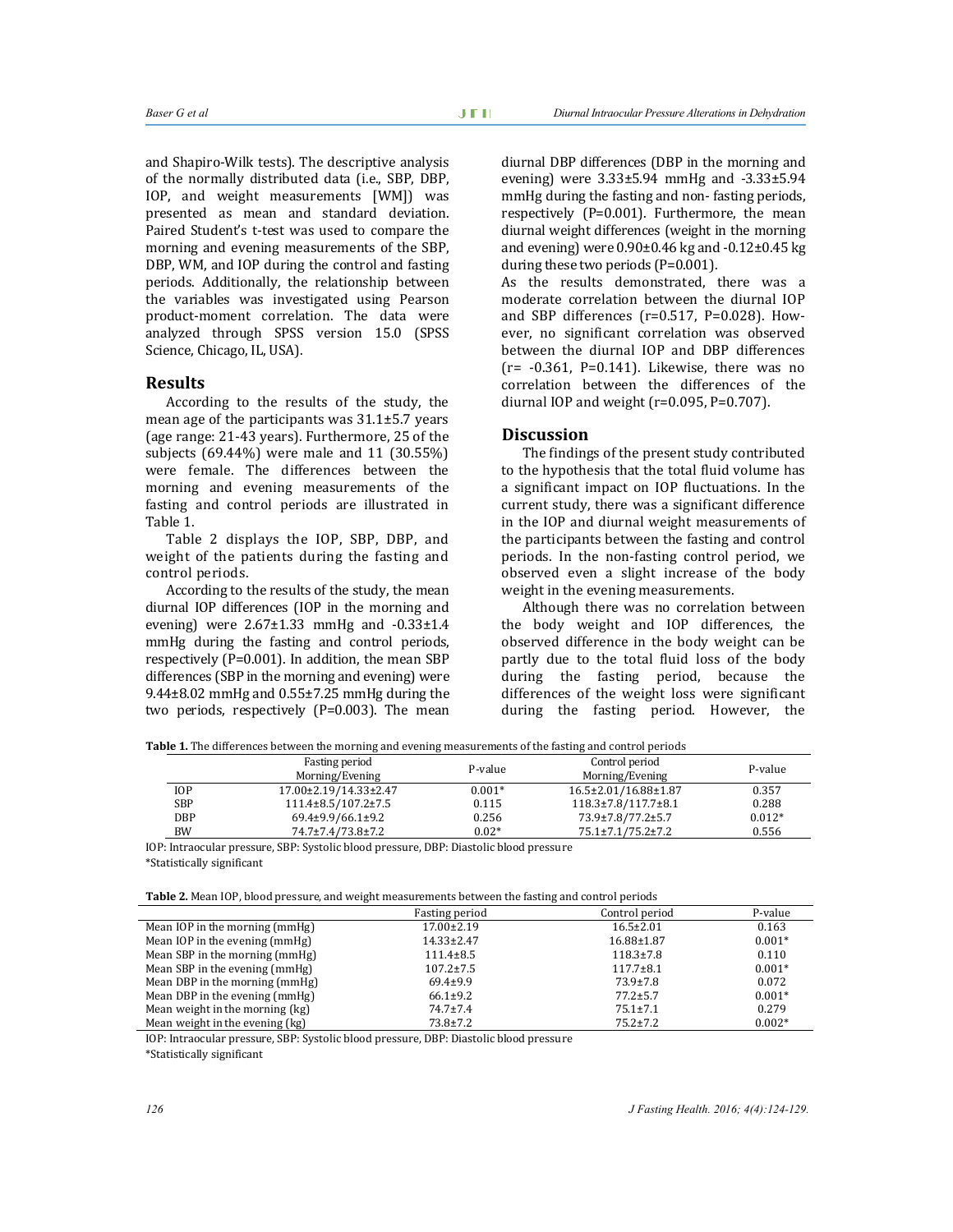question regarding whether the IOP regulation reacts faster to fluid loss at a critical level remains unanswered.

Similar results were achieved by Kerimoglu, Dadeya, and Hassan et al.; nevertheless, in a study conducted by Kayikcioglu et al., no alterations in diurnal body weight and IOP values were reported. This discrepancy might be due to the difference in the study period (22-24). Kayikcioglu et al. carried out a study in 2000, in which the fasting month hit the winter months in Turkey. In that time, the fasting period was short and the climate was cold. Consequently, the body weight loss reported in the mentioned study was less than that in other studies (25).

We found a moderate correlation between the SBP and IOP differences in the fasting period. During the fasting period, as expected, the sympathetic system activity increased in the evening, which was due to dehydration; nevertheless, the SBP values were lower than the morning measurements. This might be due to the water loss after an averagely-17-hour fasting period. The elevation of IOP after water drinking might be partially due to the thickening of the choroid, which results in a pressure gradient transmitted to the intraocular compartments and the outflow of humour aqueous from the anterior chamber to the drainage system (26).

Therefore, it could be expected that dehydration has an opposite effect. Another important factor might be the presence of innervation of the choroid by vasoconstrictor sympathetic and vasodilator parasympathetic nerves. This has been previously indicated by Steinle et al. in rat models, which demonstrated that the sympathetic denervation for six weeks led to significant increases in choroidal thickness and sympathetic nerves. Furthermore, they concluded that sympathetic nerves are involved in maintaining normal choroidal vascular architecture through actions mediated primarily by β-adrenoceptors (27).

As an important observation of our study, the expected increments of sympathetic system activity and blood pressure did not lead to the elevation of IOP. The increase of blood pressure can be ascribed to the fact that the dehydration was not at a critical level to keep the blood pressure in a normal status. Another reason for this increase can be the activation of sympathetic system, which kept the blood pressure in a tolerable status. On the contrary, in a study conducted by Klein et al., a higher BP was found to correlate with a higher IOP. They related this feature to the higher choroidal perfusion pressure that prevails in hypertension.

Furthermore, they stated that such IOP elevations were associated with the subsequent development of glaucoma (28). The higher blood pressure observed in this study indicates that the sympathetic system activity has an observable effect on IOP, at least in dehydration conditions. However, the blood pressure was low in the evening measurements, which can be ascribed to two possibilities: the sympathetic system activity was limited or the sympathetic system was activated and kept the blood pressure as stable as possible; however, this did not increase the resistance in the episcleral blood vessels.

Given the significantly lower values of the IOP measurements in the evening hours, it can be concluded that the total fluid volume of the human body has a more dominant effect on IOP peaks. There is a possibility that the choroid regulates the ocular perfusion pressure, which is sensitive to volume changes. Sympathetic innervation plays an important role in choroidal blood flow regulation.

Recent studies revealed that the choroid, mainly controlled by the sympathetic nervous system and metabolic factors, can be autoregulated in response to an increase or decrease in ocular perfusion pressure (29, 30). However, in which part of this system the choroid is involved is still an unresolved question.

There are some strengths and weaknesses in the present study. The first and the most important limitation was the impossibility of standardizing the amount of dehydration. Considering this, the findings of the present study can only give us an idea regarding how the autonomic nerve system might be involved in the regulation of IOP. Furthermore, the use of diurnal choroidal thickness measurements could provide us with additional information about the impact of the choroid on IOP peaks under dehydration conditions.

Additionally, it is stated that the dehydration also alters mean arterial blood pressure, stroke volume, and cardiac output as well as increases the plasma norepinephrine levels (12). Nevertheless,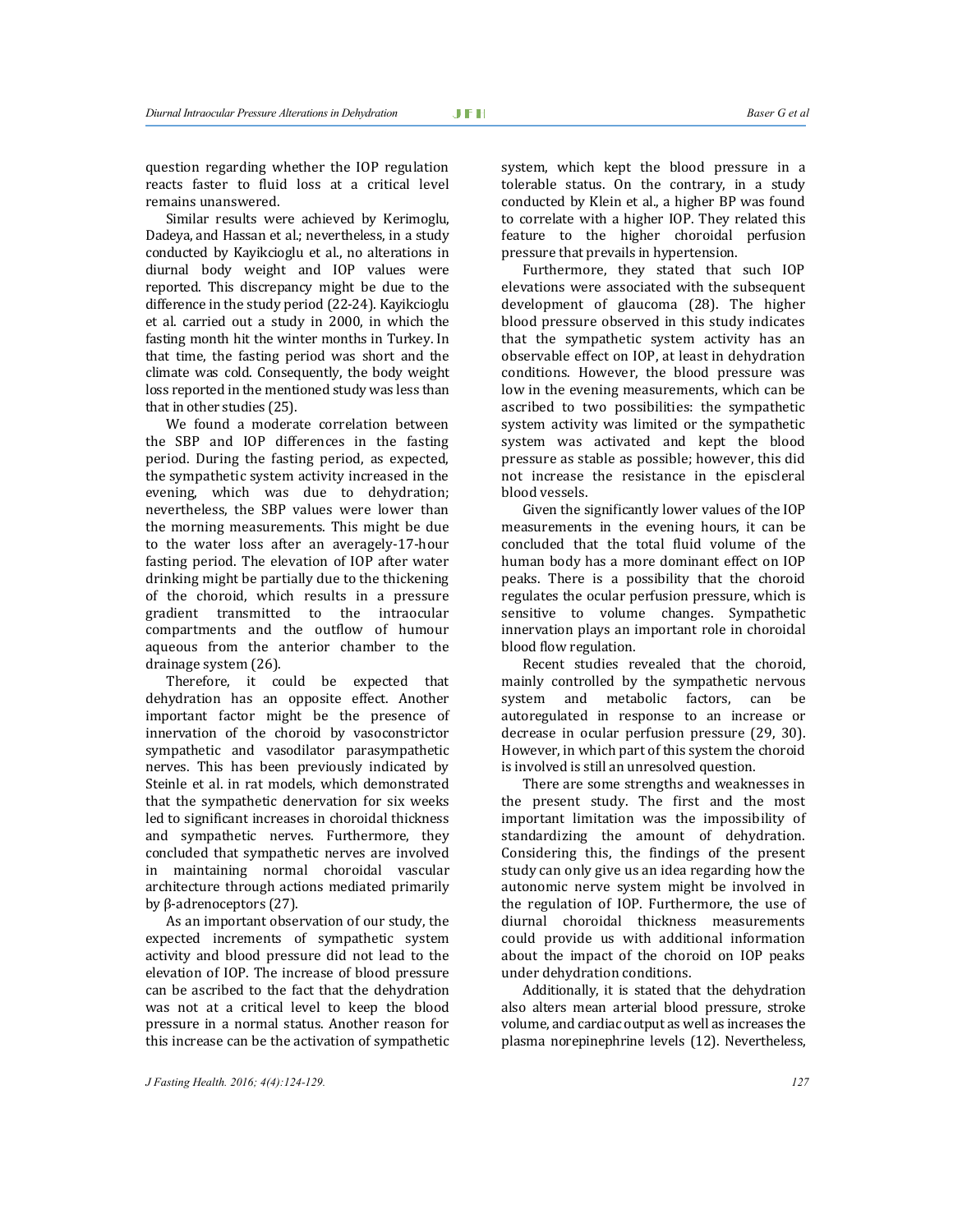examining such parameters in the participants, which requires blood and ultrasonographic tests, is troublesome regarding the hard fasting conditions. Therefore, it is recommended to conduct a prospective study investigating these parameters to obtain more precise information about the autonomic nerve system and IOP relation.

On the other hand, to the extent of the researchers' knowledge, this study has been performed in the hardest fasting condition. In July 2015, the mean temperature in the Aegean region of Turkey was between 33<sup>0</sup>C and 38<sup>0</sup>C and an average fasting period lasted between 17-18 h. It is difficult to find these fasting conditions, because the fasting periods are changing every year due to the shorter period of the Islamic calendar (lunar calendar), compared to the solar calender. Consequently, this study provided valuable information about the IOP and body fluid volume homeostasis.

#### **Conclusion**

Based on the findings of the current study, the total fluid volume might have a more dominant effect on IOP peaks than the sympathetic system activity. As demonstrated in the study, the SBP correlated with diurnal IOP. Since the regulation of the IOP is a complex system, further studies and attention should be directed toward exploring the mechanism of the IOP peaks.

#### **Conflicts of interest**

The researchers of the present study certify that they have no affiliations with or involvement in any organization or entity with any financial interest (e.g., honoraria, educational grants, participation in speakers' bureaus, membership, employment, consultations, stock ownership, or other equity interest, as well as expert testimony or patent-licensing arrangements) or non-financial interest (e.g., personal or professional relationships, affiliations, knowledge, or beliefs) in the subject matter or materials discussed in this study.

#### **Acknowledgments**

All authors certify that they have no affiliations with or involvement in any organization or entity with any financial interest (such as honoraria; educational grants; participation in speakers bureaus; membership, employment, consultations, stock ownership, or other equity interest; and expert testimony or patent-licensing

arrangements), or non-financial interest (such as personal or professional relationships, affiliations, knowledge or beliefs) in the subject matter or materials discussed in this manuscript.

#### **References**

- 1. Ido T, Tomita G, Kitazawa Y. Diurnal variation of intraocular pressure of normal-tension glaucoma. Influence of sleep and arousal. Ophthalmology. 1991; 98(3):296-300**.**
- 2. Frampton P, Da Rin D, Brown B. Diurnal variation of intraocular pressure and the overriding effects of sleep. Am J Optom Physiol Opt. 1987; 64(1):54-61.
- 3. Bengtsson B, Leske MC, Hyman L, Heijl A, Early Manifest Glaucoma Trial Group. Fluctuation of intraocular pressure and glaucoma progression in the early manifest glaucoma trial. Ophthalmology. 2007; 114(2):205-9.
- 4. Xi XR, Qureshi IA, Wu XD, Huang YB, Lu H, Shiarkar E. Diurnal variation of intraocular pressure in normal and ocular hypertensive subjects of China. J Pak Med Assoc. 1996; 46(8):171-4.
- 5. Qureshi IA, Xiao RX, Yang BH, Zhang J, Xiang DW, Hui JL. Seasonal and diurnal variations of ocular pressure in ocular hypertensive subjects in Pakistan. Singapore Med J. 1999; 40(5):345-8.
- 6. Hasegawa K, Ishida K, Sawada A, Kawase K, Yamamoto T. Diurnal variation of intraocular pressure in suspected normal-tension glaucoma. Jpn J Ophthalmol. 2006; 50(5):449-54.
- 7. Bar-Ilan A. Diurnal and seasonal variations in intraocular pressure in the rabbit. Exp Eye Res. 1984; 39(2):175–81.
- 8. Chiquet C, Denis P. The neuroanatomical and physiological bases of variations in intraocular pressure. J Fr Ophtalmol. 2004; 27:2S11-8.
- 9. McDougal DH, Gamlin PD. Autonomic control of the eye. Compr Physiol. 2015; 5(1):439-73.
- 10. Kumar R, Ahuja VM. Glaucoma and concomitant status of autonomic nervous system. Indian J Physiol Pharmacol. 1998; 42(1):90–4.
- 11. Kumar R, Ahuja VM. A study of changes in the status of autonomic nervous system in primary open angle glaucoma cases. Ind J Med Sci. 1999; 53(12):529-34.
- 12. Sakata R Aihara M, Murata H, Saito H, Iwase A, Yasuda N, et al. Intraocular pressure change over a habitual 24-hour period after changing posture or drinking water and related factors in normal tension glaucoma. Invest Ophthalmol Vis Sci. 2013; 54(8):5313–20.
- 13. Read SA, Collins MJ. Water drinking influences eye length and IOP in young healthy subjects. Exp Eye Res. 2010; 91(2):180-5.
- 14. Jordan J, Shannon JR, Black BK, Ali Y, Farley M, Costa F, et al. The pressor response to water drinking in humans: a sympathetic reflex? Circulation. 2000; 101(5):504–9.